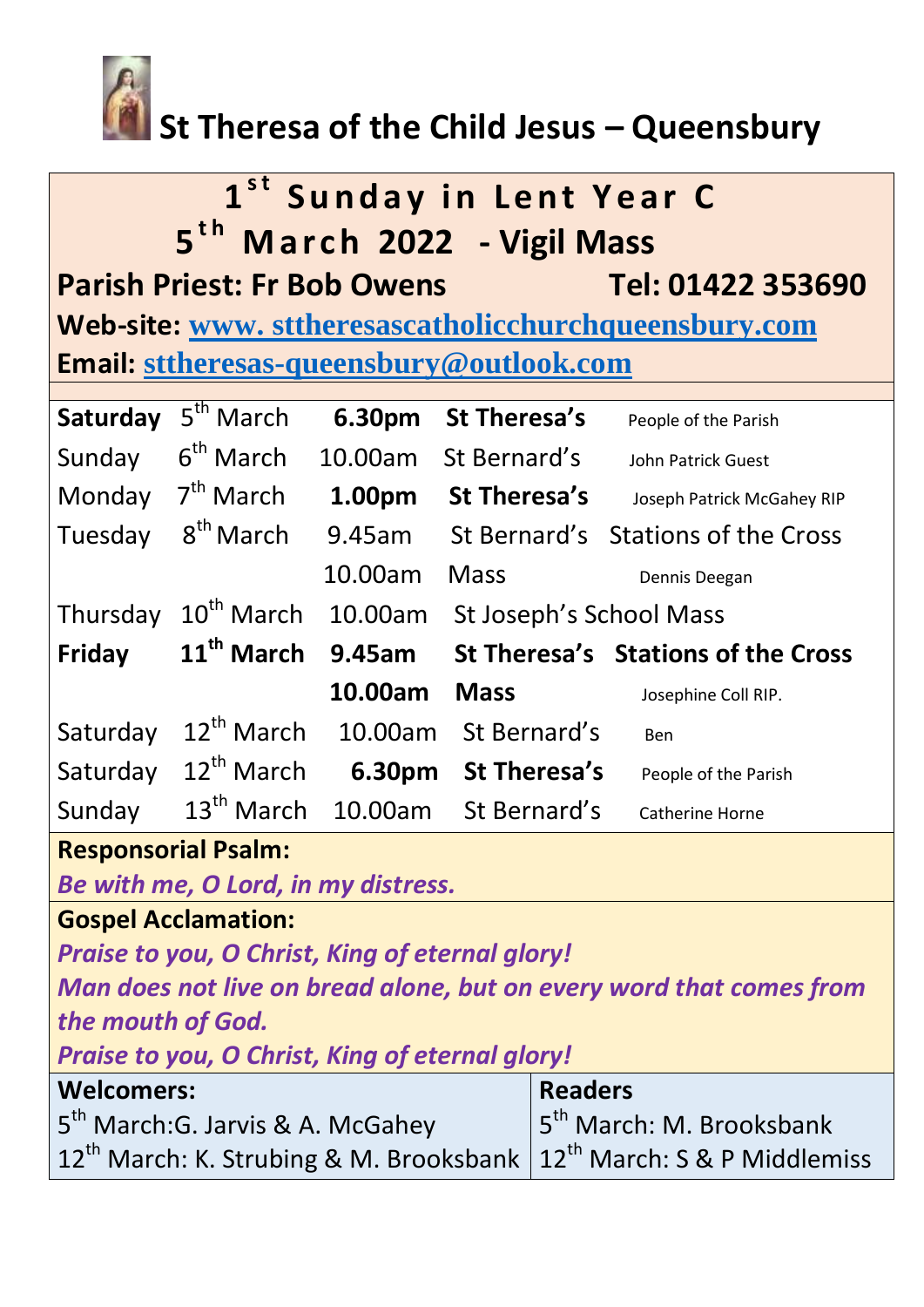

**The Pope's Prayer Intention for March – for a Christian response to bioethical challenges.** We pray for Christians facing new bioethical challenges; may they continue to defend the dignity of all human life with prayer and action.

**Please keep in mind all those who are in need in our prayers for whatever reason especially - St Theresa's** - Inge Parkinson, the Hales family, Anne-Marie, Noah Brown and family, Sophie Middlemiss, Frank & Betty Mackrill, Cath & David Hodgson, Madelaine Hickinson and many special intentions.

**St Bernard's** – Barbara McDonald, Jean Barraclough, Francis Marshall and Dave Sutcliffe.

**Those who have died recently**: Joseph Patrick McGahey RIP, Josephine Coll RIP Rev Fr Michael Gallon

**Those whose anniversaries occur about this time**:

## **ST. THERESA'S PARISH EVENTS**

### **HALL ACTIVITIES: wb 7 th March**



**FATIMA MASS** – Monday 1pm followed by tea & biscuits.

**SINGING**: Monday-

 $2.30 - 3.30$ pm

֞

child.

Ξ



**St Theresa's Playgroup** – meets in the hall every Tuesday and Thursday in term time from 9.15am to 11.15am. Children aged 0 to preschool. £2 per

**There will be tea/ coffee in the Church Hall after evening Mass.** 

**Offertory Collection** 26<sup>th</sup> February: £244.50 **Thank you**.

**Craft Group** - Tuesday at 1.30pm 8<sup>th</sup> March – water colours  $15^{th}$ ,  $22^{nd}$ ,  $29^{th}$  March and  $5^{th}$  April will be Easter rabbits or cats. Contact Cath Cooper for further information 01274 882988



L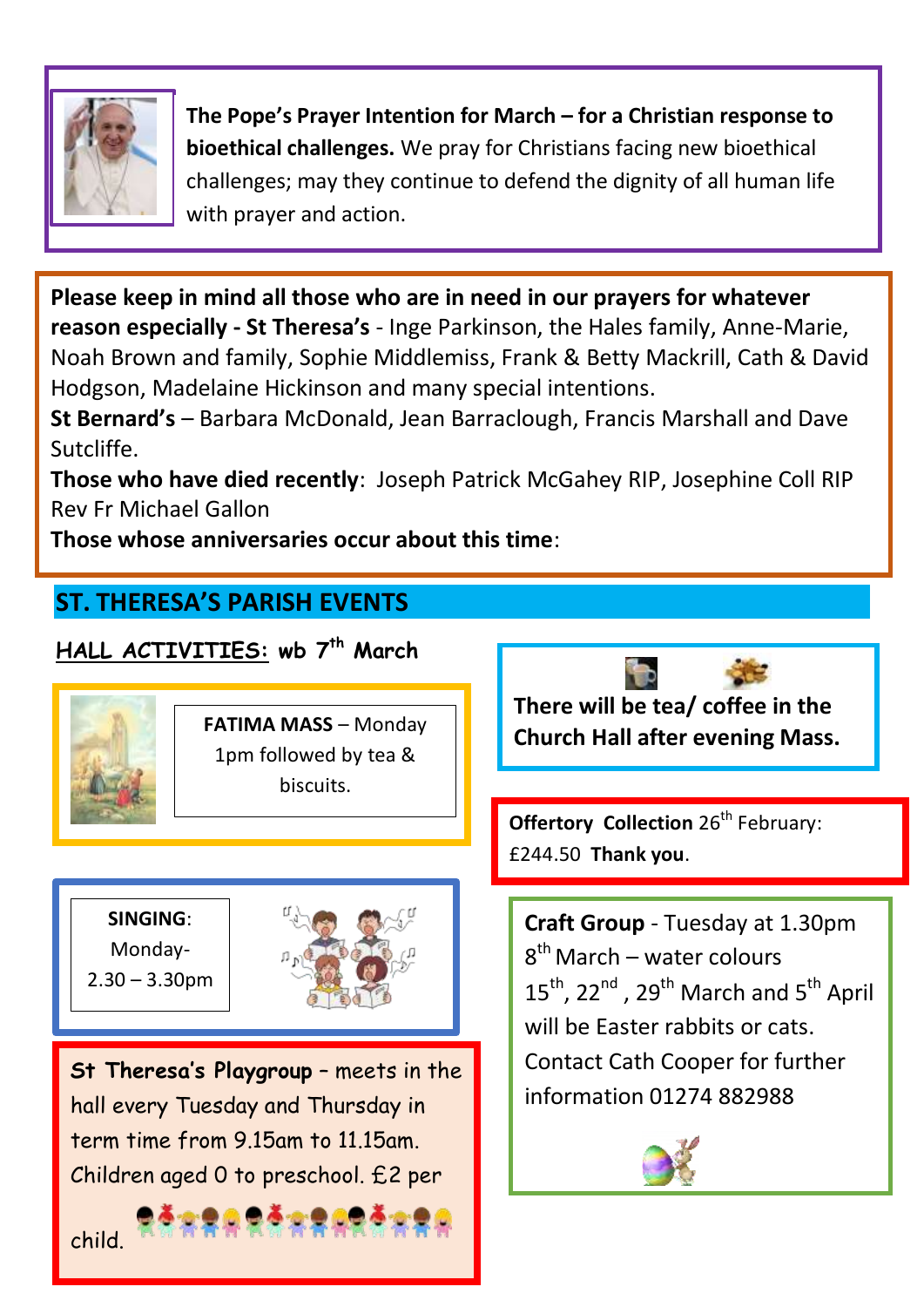# **AKA dance –** Saturday morning in the Hall.

**Flowers:** no flowers during Lent

**Cleaning: 11th March –** Kath Mundy and Maureen Holmes

### *MESSAGE FROM BISHOP MARCUS REGARDING THE UKRAINE HUMANITARIAN CRISIS*

Over the past few days, we have heard distressing news about the war in Ukraine and seen the harrowing pictures of the destruction and the humanitarian crisis the conflict is causing. Over one million people have fled from danger. Families have been torn apart and for those remaining, their living conditions deteriorate by the hour.

Our first response as Catholics must be to pray earnestly for the suffering people of Ukraine and for those who have had to leave their homes to seek a safe refuge for themselves and their family. We must also pray for peace with all our hearts.

**Service of Prayer for Ukraine**: I wish to let you know that a service of prayer for Ukraine will be held at **Leeds Cathedral on Thursday 10th March2022 at 10.30am.** I will be joined at this service by the Lord Mayor of Leeds and other members of Leeds City Council, as well as other Christian denominations and religious faiths. I extend an invitation to anyone who wishes to attend, particularly those who live in the City of Leeds and those who are members of the Ukranian community. It will be a simple service of readings, prayer and music, with the Lord Mayor giving an address.

In addition to our prayer, we also need to ask ourselves, **"What can I do?" Aid agencies have found themselves overwhelmed by donations in kind and so are now specifically asking for financial donations only.** 

 **eligible for Gift Aid. To donate, please go to: [https://cafod.org.uk/Give/Donate-to-](https://cafod.org.uk/Give/Donate-to-Emergencies/Ukraine-Humanitarian-Appeal)We can help therefore by: Donating through CAFOD and the Disasters Emergency Committee (DEC) Appeal. The DEC have launched an appeal for humanitarian support. The UK government will match any donations collected through members of the DEC like our own Catholic Agency, CAFOD, who are a part of this group. Your donation could also be [Emergencies/Ukraine-Humanitarian-Appeal](https://cafod.org.uk/Give/Donate-to-Emergencies/Ukraine-Humanitarian-Appeal)** 

**Donating through Caritas Internationalis – Caritas Ukraine has 'requested that Caritas Internationalis hold income for the emergency appeal for onward transfer at its request.' This is due to the uncertain banking and access arrangements in Ukraine and to allow monies to support refugees in other countries. Therefore, we are encouraging those who wish to donate online to Caritas Internationalis, to speed up the process and ensure funds are being given to legitimate organisations through the Caritas federation.**

**Our Lenten Soup lunches** – many people will feel the need to help during the crisis in Ukraine. All the money given at the Lenten soup lunches is in aid of CAFOD so even if you can't get to the lunches **you can contribute by putting a donation in an envelope marked Cafod/Ukraine** and leaving it with your Weekly Offering. The total will be forwarded to CAFOD at Easter. You can also come and enjoy soup and a roll which will be served from midday on Saturdays during Lent  $-12^{th}$  ,  $19^{th}$  ,  $26^{th}$  March and  $9^{th}$  April.

*Our contributions are needed this year more than any other. Please be generous Thank you to all who came to pray the Rosary on Wednesday. Group prayer is so powerful.*